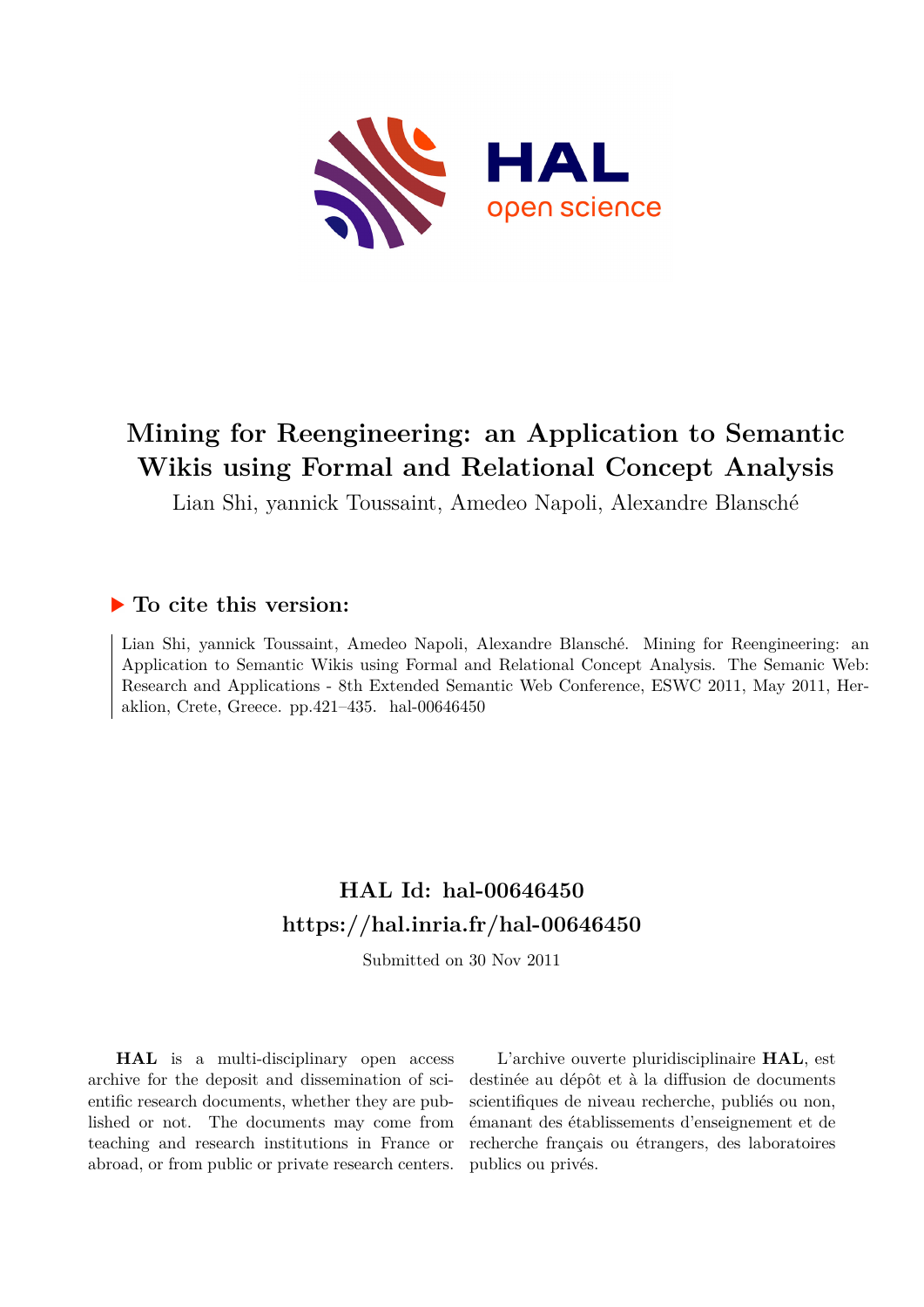# Mining for Reengineering: an Application to Semantic Wikis using Formal and Relational Concept Analysis

Lian Shi<sup>1</sup>, Yannick Toussaint<sup>1</sup>, Amedeo Napoli<sup>1</sup>, and Alexandre Blansché<sup>2</sup>

 $1$  LORIA CNRS – INRIA Nancy Grand-Est – Nancy Université, équipe Orpailleur, BP 70239, F-54506 Vandœuvre-lès-Nancy {firstname.lastname}@loria.fr

 $^2$  Laboratoire LITA, Université Paul Verlaine, Île du Saulcy F-57000 Metz alexandre.blansche@univ-metz.fr

Abstract. Semantic wikis enable collaboration between human agents for creating knowledge systems. In this way, data embedded in semantic wikis can be mined and the resulting knowledge patterns can be reused to extend and improve the structure of wikis. This paper proposes a method for guiding the reengineering and improving the structure of a semantic wiki. This method suggests the creation of categories and relations between categories using Formal Concept Analysis (FCA) and Relational Concept Analysis (RCA). FCA allows the design of a concept lattice while RCA provides relational attributes completing the content of formal concepts. The originality of the approach is to consider the wiki content from FCA and RCA points of view and to extract knowledge units from this content allowing a factorization and a reengineering of the wiki structure. This method is general and does not depend on any domain and can be generalized to every kind of semantic wiki. Examples are studied throughout the paper and experiments show the substantial results.

#### 1 Introduction

Wikis provide friendly environments to create, modify and update a website, where different topics or pages are linked by hyperlinks, forming a large page network [9]. In the trend of semantic web, taking advantage of knowledge representation and ontology technologies, semantic wikis extend the capabilities of wikis by allowing annotations attached to elements in a wiki page [6]. Annotations refer to the introduction of a category for "typing" a page or a relation between an element of the page and another element in another page. Knowledge units in semantic wikis are usually represented within RDF Schema and OWL constructions, and can be queried on the fly using SPARQL for example. Therefore, semantic wikis enable communities to collaboratively produce both a large set of textual documents that human agents can easily browse thanks to semantic links and a formalized knowledge base readable by software agents. Moreover, a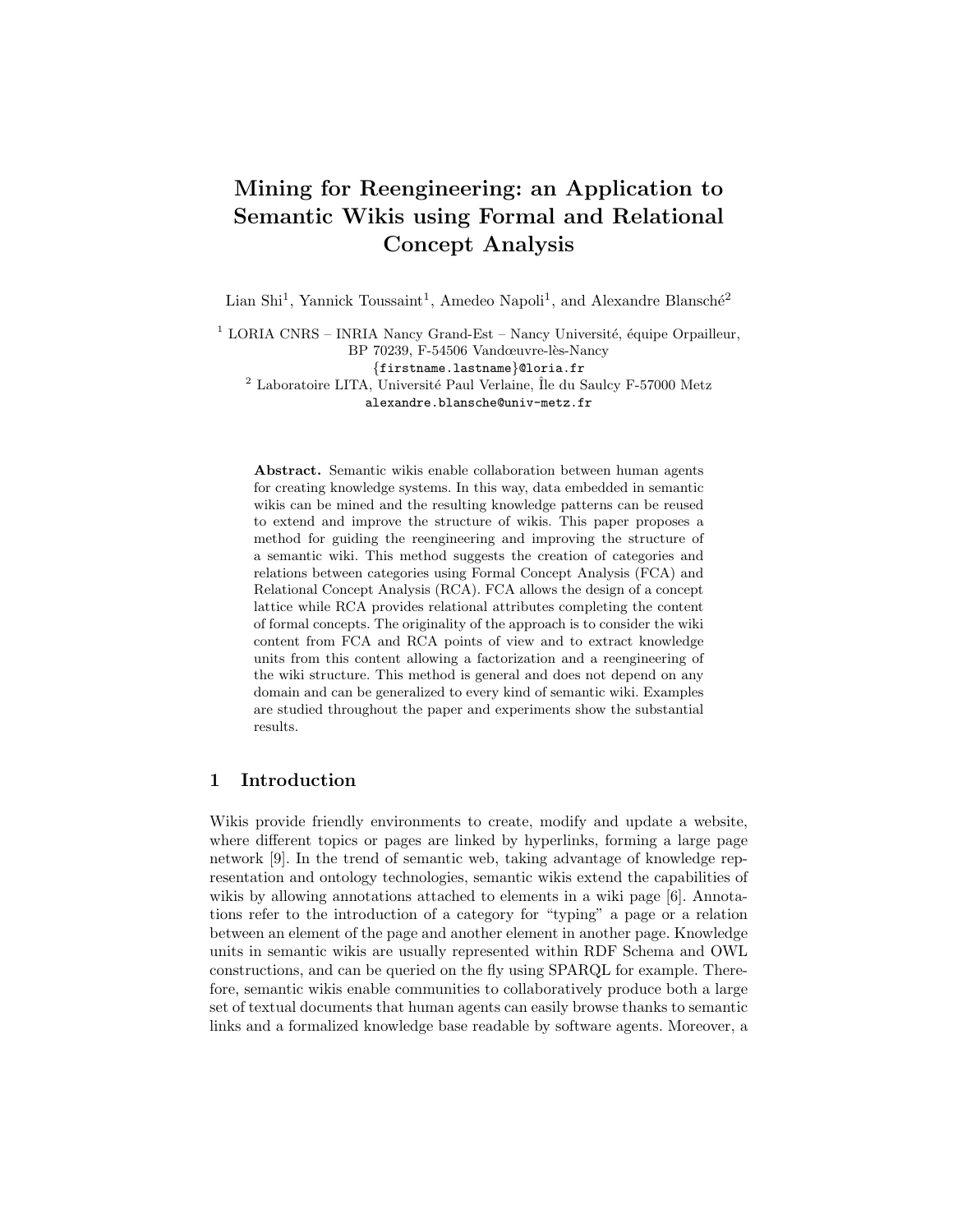semantic wiki can be considered as a wide blackboard where human agents interact with software agents [3] for producing and completing knowledge. However, the collaborative and multi-user aspects introduce different perceptions of a domain and thus differences in knowledge organization. The incremental building over the time may also introduce lacks or over-definitions in the knowledge base.

Accordingly, learning techniques can be used to solve these kinds of problems by reengineering, i.e. a semantic wiki is considered as a base for discovering and organizing existing and new knowledge units. Furthermore, semantic data embedded in the semantic wikis are rarely used to enrich and improve the quality of semantic wikis themselves. There is a large body of potential knowledge units hidden in the content of a wiki, and knowledge discovery techniques are candidate for making explicit these units. The objective of the present work is to use knowledge discovery techniques –based on Formal Concept Analysis and Relational Concept Analysis– for learning new knowledge units such as categories and links between objects in pages for enriching the content and the organization of a semantic wiki. Thus, the present work aims at reengineering a semantic wiki for ensuring a well-founded description and organization of domain objects and categories, as well as setting relations between objects at the most appropriate level of description.

Reengineering improves the quality of a semantic wiki by allowing stability and optimal factorization of the category hierarchy, by identifying similar categories, by creating new categories, and by detecting inaccuracy or omissions. The knowledge discovery techniques used in this reengineering approach are based on Formal Concept Analysis (FCA) [5] and Relational Concept Analysis (RCA) [10]. FCA is a mathematical approach for designing a concept lattice from a binary context composed of a set of objects described by attributes. RCA extends FCA by taking into account relations between objects and introducing relational attributes within formal concepts, i.e. reifying relations between objects at the concept level. FCA and RCA are powerful techniques that allow a user to answer a set of questions related to the quality of organization and content of semantic wiki contents. The originality of this approach is to consider the semantic wiki content as a starting point for knowledge discovery and reengineering, applying FCA and RCA for extracting knowledge units from this content and allowing a completion and a factorization of the wiki structure (a first attempt in this direction can be found in [1]). The present approach is general and does not either depend on any domain or require customized rules or queries, thus can be generalized to every semantic wikis.

After defining some terminology about semantic wikis in Section 2, we introduce basics elements on Formal and Relational Concept Analysis and in Section 3. Section 4 gives details on the proposed approach for reengineering a semantic wiki. In Section 5, we propose an evaluation of the method based on experimental results, and we discuss the results and related issues (Section 6). After a brief review of related work, we conclude with a summary in Section 7.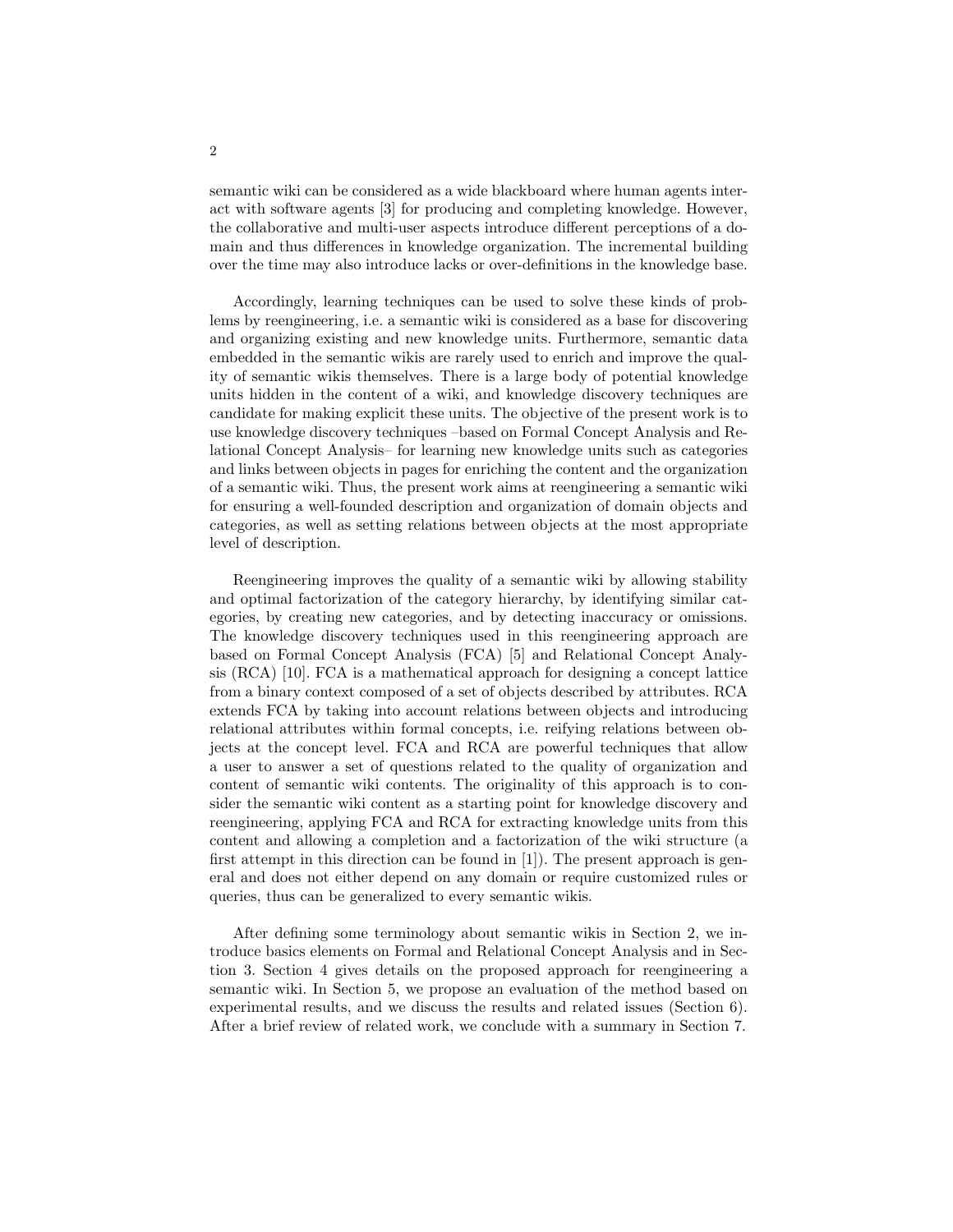

3

and [[Starring::Emma Watson]]. As a [[hasGenre::Fantasy]] movie, it's loved by most of Children.

Fig. 1. A wiki page titled "Harry Potter and the Philosopher's Stone". The upper half shows the content of the wiki page while the lower half is the underlying annotated form.

### 2 Problem Setting and Wiki Terminology

Throughout this paper, we use *wiki*(*s*) to refer to *semantic wiki*(*s*). Each wiki page is considered as a "source ontological element", including classes and properties [8]. Annotations in the page provide statements about this source element. For example, the page entitled "Harry Potter and the Philosopher's Stone" describes a movie and a set of annotations attached to this page (Figure 1).

Editors annotate an object represented by a wiki page with categories, data types, and relations, i.e. an object can be linked to other objects through relations. A category allows a user to classify pages and categories can be organized into a hierarchy. For example, the annotation [[Category:Film]] states that the page about "Harry Potter and the Philosopher's Stone" belongs to the category Film. The category Fantasy is a subcategory of Film as soon as the annotation [[Category:Film]] is inserted in the Fantasy page. Binary relationships are introduced between pages. For example, the annotation [[Directed\_by::Chris Colombus]] is inserted in the "Harry Potter..." page for making explicit the Directed by relation between "Harry Potter..." page and "Chris Colombus" page.

Some attributes are allowed to assign "values": they specify a relationship from a page to a data type such as numbers. Then [[Duration::152min]] give the the duration of the film "Harry Potter. . . ".

Basically, all categories in a wiki are manually created by various editors, possibly introducing several sources of inconsistency and redundancy. The fact that the number of pages is continuously growing and that new categories are introduced is a major challenge for managing the category hierarchy construction. For keeping efficient the browsing and navigation within the wiki, the category hierarchy has to be periodically updated. Thus, a tool for automatically managing the category hierarchy in a wiki is of first importance. In the following, we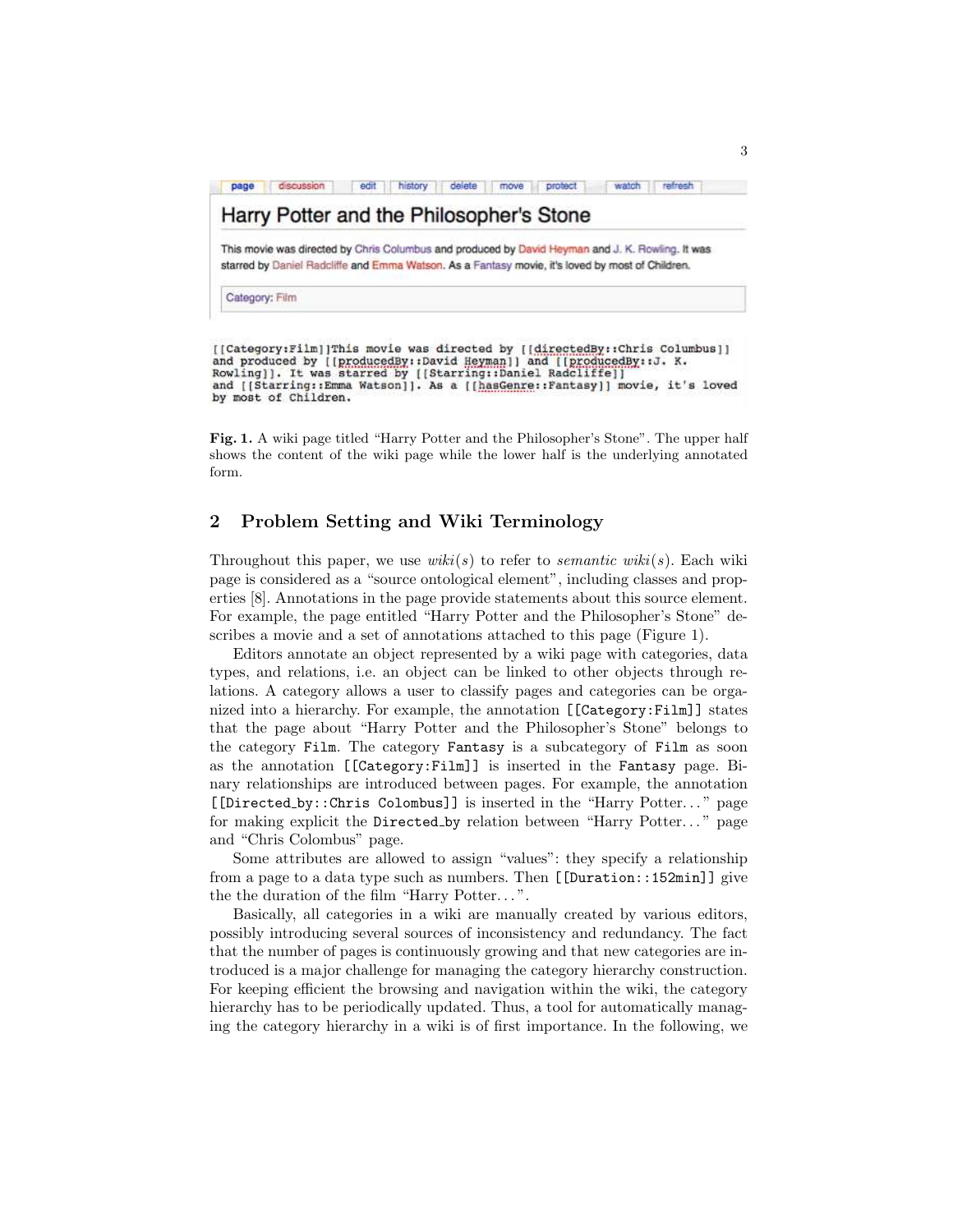show how this can be done using FCA and RCA, which are both detailed in the next section.

## 3 Introducing Formal Concept Analysis (FCA) and Relational Concept Analysis (RCA)

#### 3.1 Formal Concept Analysis

The basics of FCA are introduced in [5]. Data are encoded in a formal context  $\mathcal{K} = (\mathbf{G}, \mathbf{M}, \mathbf{I})$ , i.e. a binary table where G is a set of objects, M a set of attributes, and  $I \subseteq G \times M$  an incidence relation. Two derivation operators, both denoted by ′ , formalize the sharing of attributes for objects, and, in a dual way, the sharing of objects for attributes:

 $\mathcal{O}' : \wp(G) \longrightarrow \wp(M)$  with  $X' = \{ m \in M \mid \forall g \in X, g \in \mathbb{N} \}$ 

 $\mathcal{O}' : \wp(M) \longrightarrow \wp(G)$  with  $Y' = \{ g \in G \mid \forall m \in Y, g \mathbb{I} \mathbb{m} \}$ 

 $\wp(G)$  and  $\wp(M)$  respectively denote the powersets of G and M; gIm states that object  $g \in G$  is owning attribute  $m \in M$ . The two derivation operators ' form a *Galois connection* between  $\wp(G)$  and  $\wp(M)$ . Maximal sets of objects related to maximal set of attributes correspond to closed sets of the composition of both operators' (denoted ''), for  $\wp(G)$  and  $\wp(M)$  respectively. A pair  $(X, Y) \in \wp(G) \times \wp(M)$ , where  $X = Y'$  and  $Y = X'$ , is a *formal concept*, X being the *extent* and Y being the *intent* of the concept. The set  $\mathcal{C}_{\mathcal{K}}$  of all concepts from  $\mathcal{K}$  is ordered by extent inclusion, denoted by  $\leq_{\mathcal{K}}$ . Then,  $\mathcal{L}_{\mathcal{K}} = \langle \mathcal{C}_{\mathcal{K}}, \leq_{\mathcal{K}} \rangle$  forms the *concept lattice* of  $\mathcal{K}$ .

For example, let us consider the two formal contexts  $\mathcal{K}_{Films}$  and  $\mathcal{K}_{Actors}$ given in Table 1. The context on the left provides descriptions for films while the context on the right is for actors. Each film or actor is introduced by its name and has a set of attributes. The two corresponding lattices,  $\mathcal{L}_{Init Films}$  and  $\mathcal{L}_{InitActors}$  are given on Figure 2 and Figure 3.

A reduced labelling is used in the drawing of lattice: attributes are inherited from high level to low levels while objects are shared form low levels to high



Fig. 2. The initial lattice of films  $\mathcal{L}_{InitFlims}$ .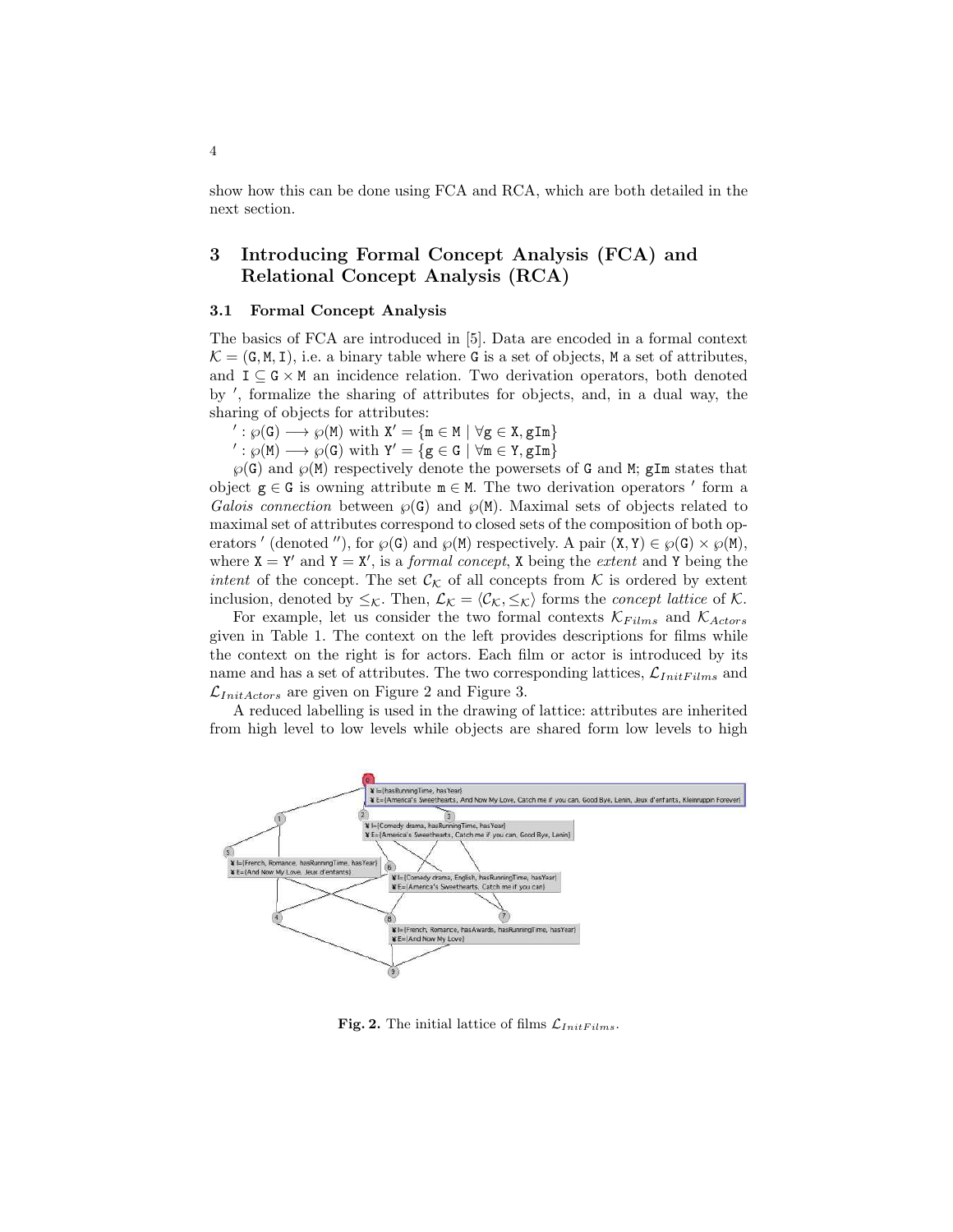

Table 1. The two binary contexts of films  $\mathcal{K}_{Films}$  (left) and actors  $\mathcal{K}_{Actors}$  (right).

levels in a lattice. For example, concept  $c5$  in  $\mathcal{L}_{Initactors}$  has for intent the set of attributes {Female, hasAward} (respectively from c1 and c3). By contrast, concept c3 in  $\mathcal{L}_{InitActors}$  has for extent the set of individuals {Julia Roberts, Leonardo DiCaprio, Daniel Brül, Guillaume Canet} (respectively from c5, c6, and c9). When attributes are mentioned following reduced labelling, they will be said *local attributes*, otherwise *inherited attributes*. Attributes obey the following rules: when there are at least two local attributes  $a_1$  and  $a_2$  in the same intent, these attributes are equivalent, *i.e.*  $a_1$  appears as soon as  $a_2$  and reciprocally. For example, hasRunninigTime and hasYear are equivalent in  $\mathcal{L}_{Init Films}$ (see Figure 2). Moreover, local attributes imply inherited attributes. For example, ComedyDrama implies hasRunninigTime and hasYear.

#### 3.2 Relational Concept Analysis

RCA was introduced and detailed in [10]. Data is described by a *relational context family* (RCF), composed of a set of contexts  $\mathbf{K} = \{ \mathcal{K}_i \}$  and a set of binary relations  $\mathbf{R} = {\mathbf{r}_k}$ . A relation  $\mathbf{r}_k \subseteq \mathbf{G}_j \times \mathbf{G}_\ell$ connects two object sets, a *domain* Gj, i.e.  $\text{dom}(\mathbf{r}_k) = \mathbf{G}_i$ , and a *range*  $\mathbf{G}_\ell$ , i.e.  $ran(r_k) = G_\ell$ . For example, the RCF corresponding to the current example is composed of the contexts  $\mathcal{K}_{Films}$  and  $\mathcal{K}_{Actors}$ . The context  $\mathcal{K}_{Starting}$  represents the relation Starring between films and actors (a film is starring an actor).

Hereafter, we briefly introduce the mechanism of RCA necessary for understanding the following (other details are given in [10]). RCA is based on a *relational scaling* mechanism that transforms a relation  $r_k$  into a set of *re*-

|                       | Guillaume   | Daniel Brüh | Leonardo DiCaprio | Marthe Keller | Tolias Schenke | Julia Roberts | Catherine Zeta Jones | Anna Maria Muhe |
|-----------------------|-------------|-------------|-------------------|---------------|----------------|---------------|----------------------|-----------------|
| Jeux d'enfants        | $\mathbf x$ |             |                   |               |                |               |                      | x               |
| Good Bye, Lenin       |             | $\mathbf x$ |                   |               |                |               |                      |                 |
| Catch me if you can   |             |             | $\mathbf x$       |               |                |               |                      |                 |
| And now my love       |             |             |                   | х             |                | х             |                      |                 |
| America's Sweethearts |             |             |                   |               |                | $\mathbf x$   | х                    |                 |
| Kleinruppin Forever   |             |             |                   | х             | $\mathbf x$    |               |                      |                 |

**Table 2.** The context  $\mathcal{K}_{Staring}$ of the relation Starring between films and actors (films and actors are objects in the contexts  $\mathcal{K}_{Films}$ and  $\mathcal{K}_{Actors}$ ).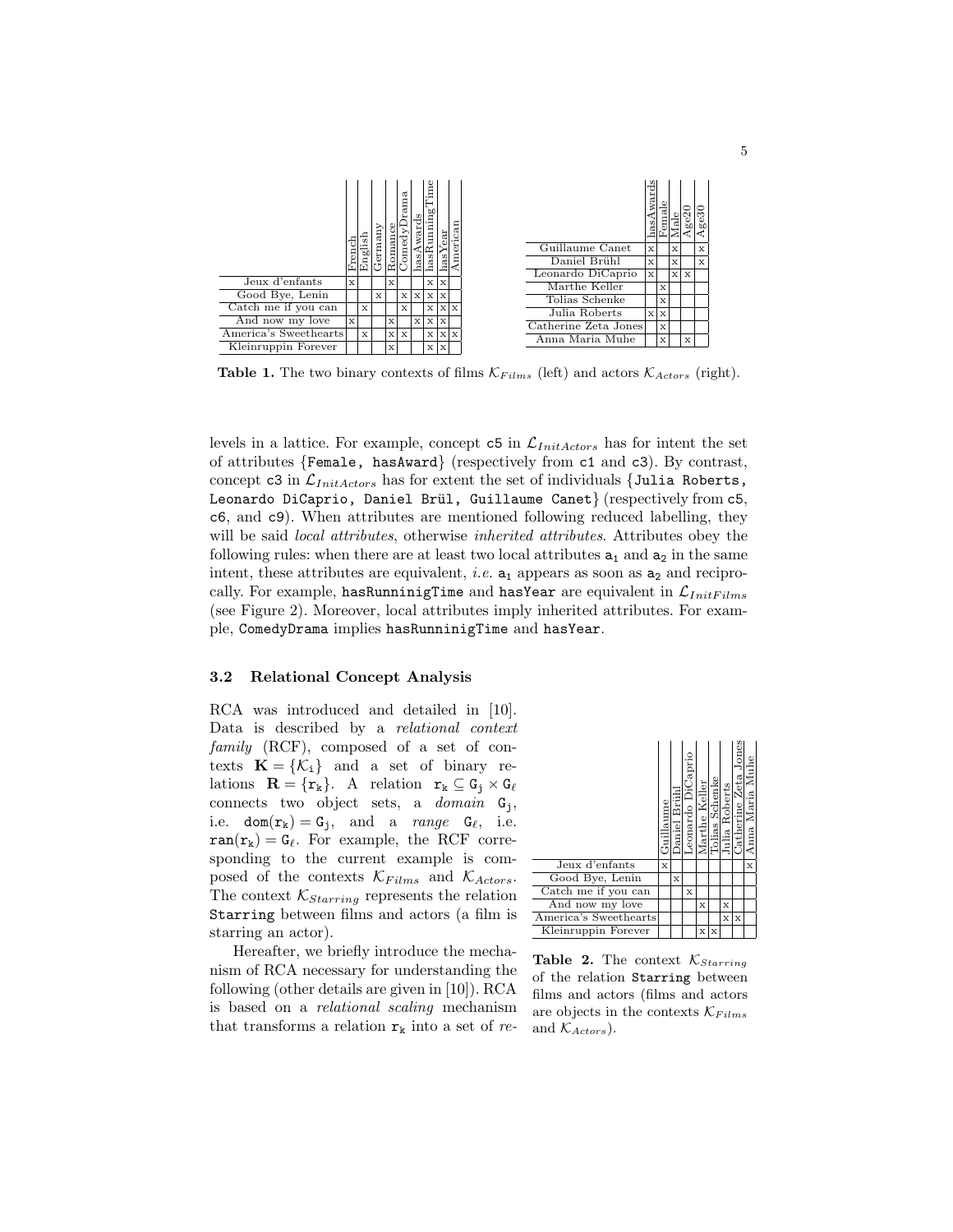*lational attributes* that are added to complete the "initial context" describing the object set  $G_j = dom(r_k)$ . For each relation  $r_k \subseteq G_j \times G_\ell$ , there is an *initial lattice* for each object set, i.e.  $\mathcal{L}_j$  for  $G_j$  and  $\mathcal{L}_\ell$  for  $G_\ell$ . For example, the two initial lattices for the relation Starring are  $\mathcal{L}_{InitFlims}$  (Figure 2) and  $\mathcal{L}_{InitActors}$ (Figure 3).

Given the relation  $r_k \subseteq G_i \times G_\ell$ , the RCA mechanism starts from two initial lattices,  $\mathcal{L}_1$  and  $\mathcal{L}_{\ell}$ , and builds a series of intermediate lattices by gradually completing the initial context  $G_i = dom(r_k)$  with new "relational attributes". For that, relational scaling follows the DL semantics of role restrictions. Given the relation  $\mathbf{r}_k \subseteq \mathbf{G}_j \times \mathbf{G}_\ell$ , a relational attribute  $\exists \mathbf{r}_k : c - c$  being a concept and  $\exists$  the existential quantifier– is associated to an object  $g \in G_i$  whenever  $r_k(g) \cap \text{extent}(c)$  $\neq \emptyset$  (other quantifiers are available, see [10]). For example, let us consider the concept c1 whose intent is Starring : c3 in  $\mathcal{L}_{Final Films}$ , i.e. the final lattice of films on Figure 4. This means that all films in the extent of c1 are related to (at least one or more) actors in the extent of concept c3 in  $\mathcal{L}_{Finalactors}$ , i.e. the final lattice of actors, through the relation Starring (actors in the extent of c3 are characterized by the hasAward attribute).

The series of intermediate lattices converges toward a "fixpoint" or "final lattice" and the RCA mechanism is terminated. This is why there is one initial and one final lattice for each context of the considered RCF. Here,  $\mathcal{L}_{InitActors}$  is identical to  $\mathcal{L}_{Finalactors}$  (Figure 3), and there are two different lattices for films, namely the initial  $\mathcal{L}_{InitFlms}$  (Figure 2) and the final  $\mathcal{L}_{Final Films}$  (Figure 4).

#### 4 Methodology

In this section, we give details on the knowledge discovery approach used for wiki reengineering. We first explain how data are retrieved and how the different formal contexts and associated concept lattices are built. Then, we analyze the concepts and propose a new organization for the category hierarchy in the wiki.

#### 4.1 Construction of the Relational Context Family

A complete RDF data export of a given wiki can be obtained by crawling the individual RDF export of each wiki page. According to the schema defined by Semantic MediaWiki<sup>1</sup>(SMW), a category is defined as a  $\texttt{owl:Class}$  and the object described in a page is exported as an instance defined by SWIVT ontology [7], which provides a basis for interpreting the semantic data exported by SMW.

The construction of a relational context family from RDF data export is based on the following correspondence. Objects in SMW are considered as objects in FCA, categories and datatype attributes in SMW are considered as attributes in FCA, and finally relations in SMW are considered as relations between objects in RCA.

We conduct SPARQL queries on the RDF dump to obtain a set of objects represented by pages  $(0)$ , a set of categories  $(C)$ , a set of datatype attributes  $(A)$ 

<sup>&</sup>lt;sup>1</sup> http://ontoworld.org/wiki/SMW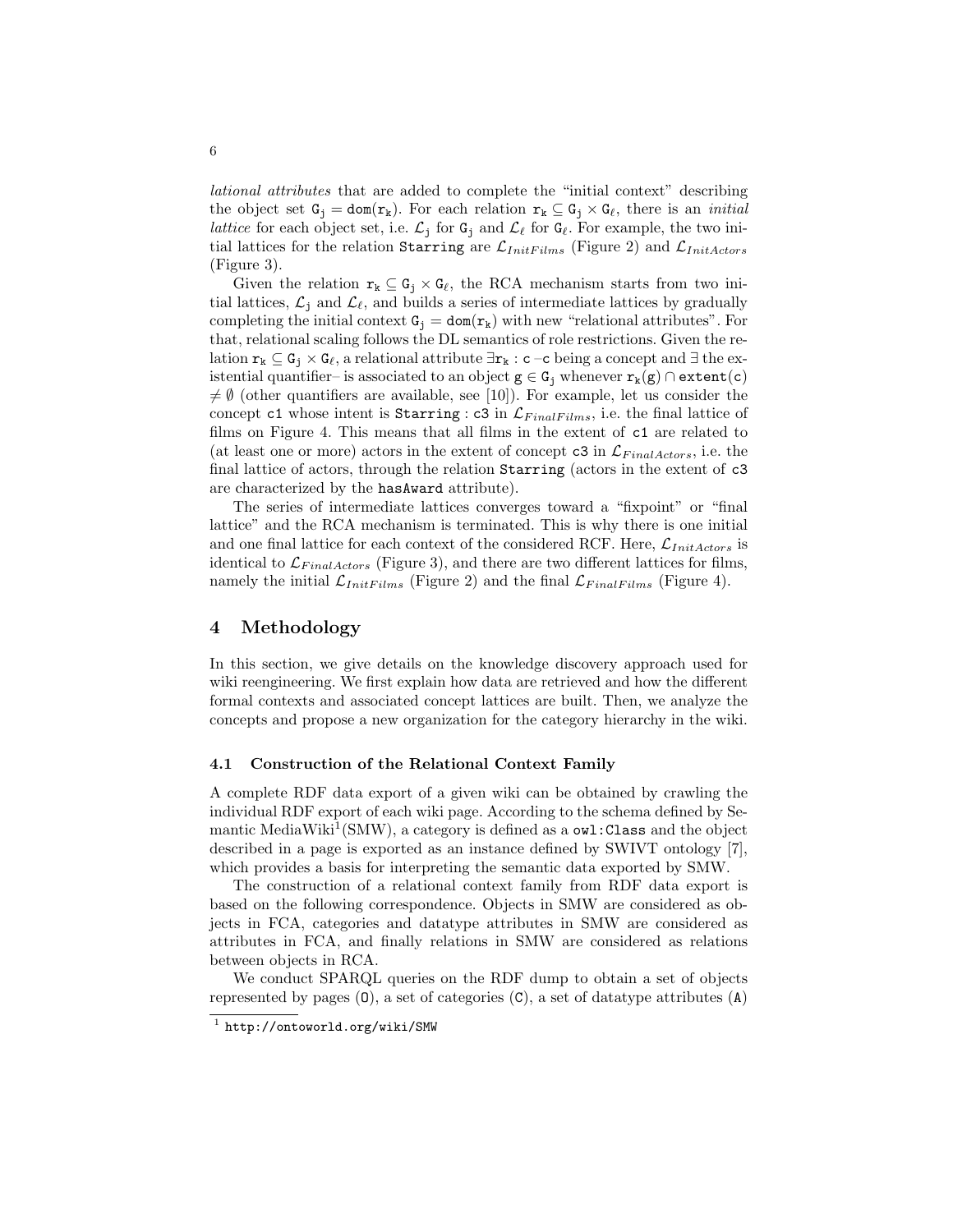

Fig. 3. The initial lattice of actors  $\mathcal{L}_{InitActors}$ .

and a set of relations (R). Unlike the previous example in Section 3, here each RCF has only one set of objects G (i.e. all objects represented by wiki pages) and each relation  $r_i \in R$  ( $0 \le i \le n$ ) is defined on  $G \times G$ , where

- G consists of all objects obtained from O.
- M is defined as  $M = C \cup A$ .
- I ⊆ G × M. A pair (g, m) ∈ I iff m ∈ C and object g belongs to this category, or  $m \in A$  and g is annotated by this attribute. Additionally, the transitivity has to be explicitly stated in the context, i.e.  $(g, m') \in I$  iff  $m' \in C$ ,  $(g, m) \in I$ and  $m \subseteq m'$ .
- n is the number of relations from R.

By doing this, abstraction will be maximized and objects will be classified into formal concepts without any prior knowledge but RDF data,

#### 4.2 Analyzing Formal Concepts of the Concept Lattice

Based on the two binary contexts  $\mathcal{K}_{Films}$  and  $\mathcal{K}_{Actors}$ , and on the relational context family  $\mathcal{K}_{Starting}$ , we obtain a relational lattice of films shown in Figure 4. In this lattice, the intent of each concept can be divided into a set of categories, a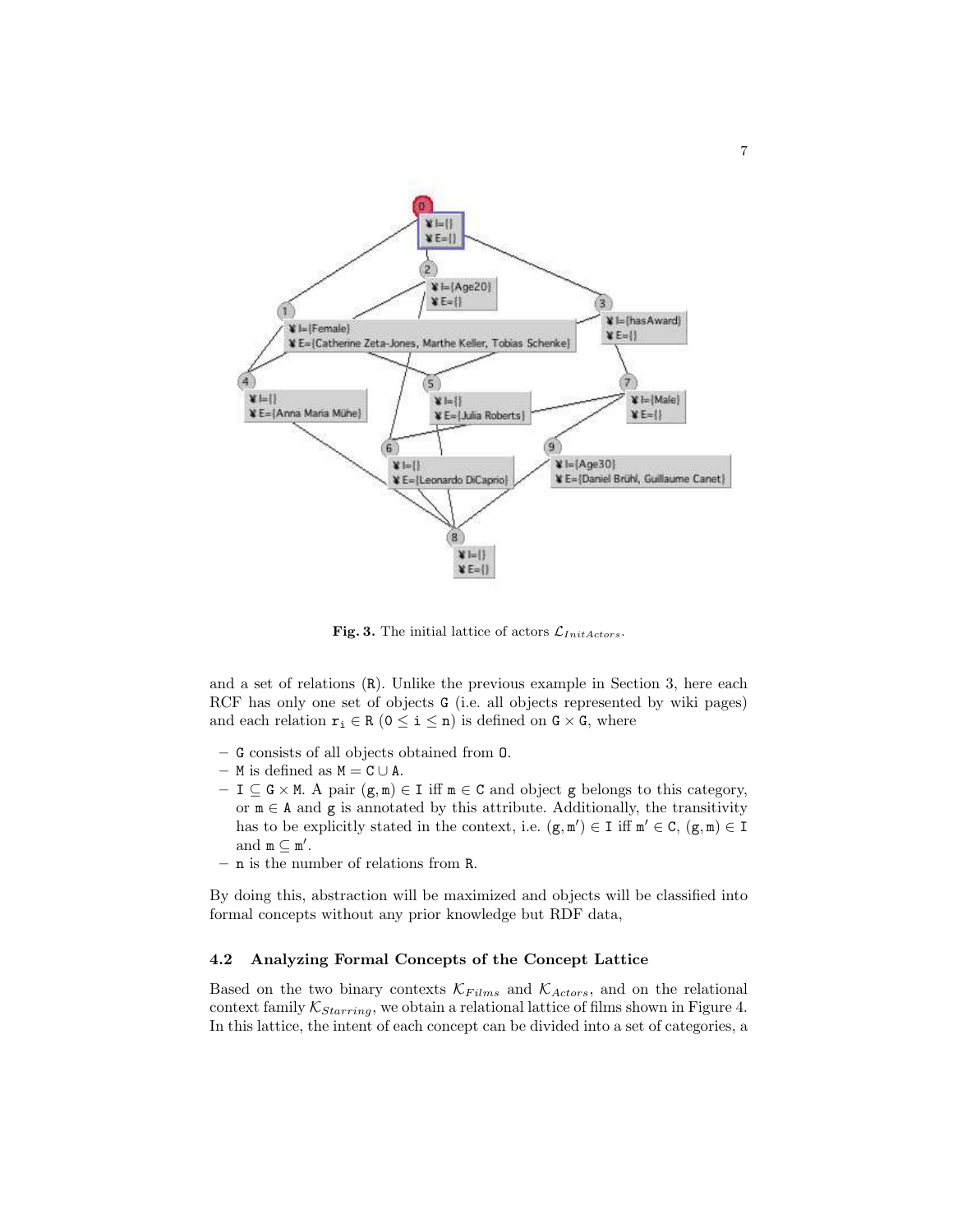

Fig. 4. The final relational lattice of films  $\mathcal{L}_{Final Films}$ .

set of attributes and a set of relational attributes. The analysis of formal concepts is driven by the following questions:

*Question 1: Identifying equivalence between categories.* Actually, categories appear as attributes and local attributes in a formal concept are equivalent [5]. For instance, the intent of concept c9 in the lattice  $\mathcal{L}_{Final Films}$  makes categories American and English equivalent, meaning that American and English movies are English speaking movies. This kind of redundancy is often due to the fact that a user may introduce a new category into the wiki without being well informed of existing ones.

*Question 2: Creating new categories.* A formal concept with no categories in its intent means that there is no category in the wiki for characterizing the set of objects in its extent. Therefore, a new category may be defined to capture this concept. For instance, in the lattice  $\mathcal{L}_{Final Films}$ , concept c5 has the attribute hasAward that can be used for defining a new category, say "Awarded", which can classify objects having awards. Similarly, concept  $c6$  in lattice  $\mathcal{L}_{Final Films}$ could be associated to a new category "movies starring male actors", because it has no category in its local intent but has the relational attribute Starring:c7 and concept  $c7$  in the lattice  $\mathcal{L}_{InitActors}$  has category Male as its local intent.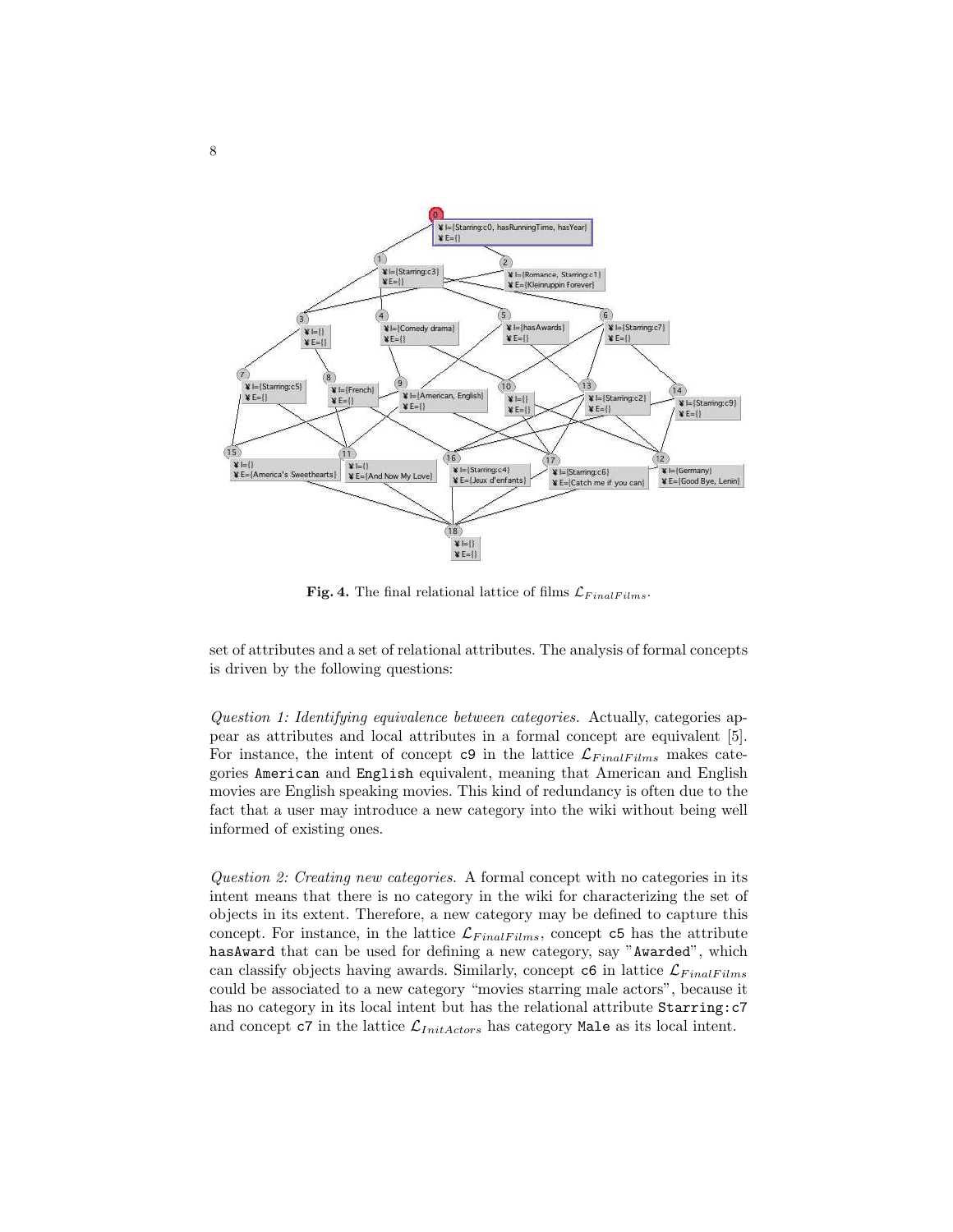*Question 3: Detecting category subsumption.* Subsumption relations in the lattice infer subsumptions between existing categories and discovered categories. As a result, more optimized hierarchies can be defined and the organization of the wiki can be improved. In the lattice  $\mathcal{L}_{Final Films}$ , we assume that categories English and American are subcategories of ComedyDrama by observing concepts c4 and c9. This sounds strange but is mainly due to the Closed-World Assumption of RCA, which collides with the openness of a semantic wiki and the reduced size of our running example (see Section 6).

*Question 4: Defining categories.* Definitions are quite rare in SMW despite they are essential. Nevertheless, definitions can help humans understanding of the purposes of categories and can be used for automatic classification by introducing necessary and sufficient conditions for an individual to belong to a category. As seen in question 1, elements in the local intent are substantially equivalent. Therefore, if a formal concept contains a category and one or more attributes in its local intent, then these attributes can be considered as a definition of that category. Moreover, any new introduced object to that category should be assigned these attributes. The case of equivalence between a category and a relational attribute is similar. For instance, concept c2 has the category RomanceMovie in its intent. This category can be defined by the relational attribute Starring:c1 where the intent of c1 is Female (see lattice  $\mathcal{L}_{InitActors}$ ). Then a romance movie would involve a female actor, and any new object in this concept should be related to at least one actress.

The result of all these is an RDF model that defines an OWL ontology containing both a TBox (new class definitions, subsumptions and equivalences) and an ABox (new instantiations). The final step is to contribute back with new knowledge to the original wiki. Our method acts as a wiki user suggesting updates. These changes, as any change from any other user, can be undone. Even if all the results are correct and consistent, some of them may be useless in practice. Therefore, in this approach it is the responsibility of a human expert or the wiki community to evaluate the reengineering proposals following the spirit of collaborative editing work for wikis.

#### 5 Experimental Results

We applied our method to several semantic wikis and defined criteria for evaluating the experimental results.

#### 5.1 From Wikis to Lattices

RDF dumps from a number of semantic wikis were obtained using an *ad hoc* crawler. Seven wikis were selected for the experiments due to their representative characteristics, as summarized in Table 3. The selected wikis<sup>2</sup> include Bioclipse, Hackerspace, Open Geospatial Encyclopedia, Referata, Sharing Buttons,

<sup>2</sup> Retrieved by Dec 2, 2010, from http://wiki.bioclipse.net/, http:// hackerspaces.be/, http://referata.com/, http://geospatial.referata.com/,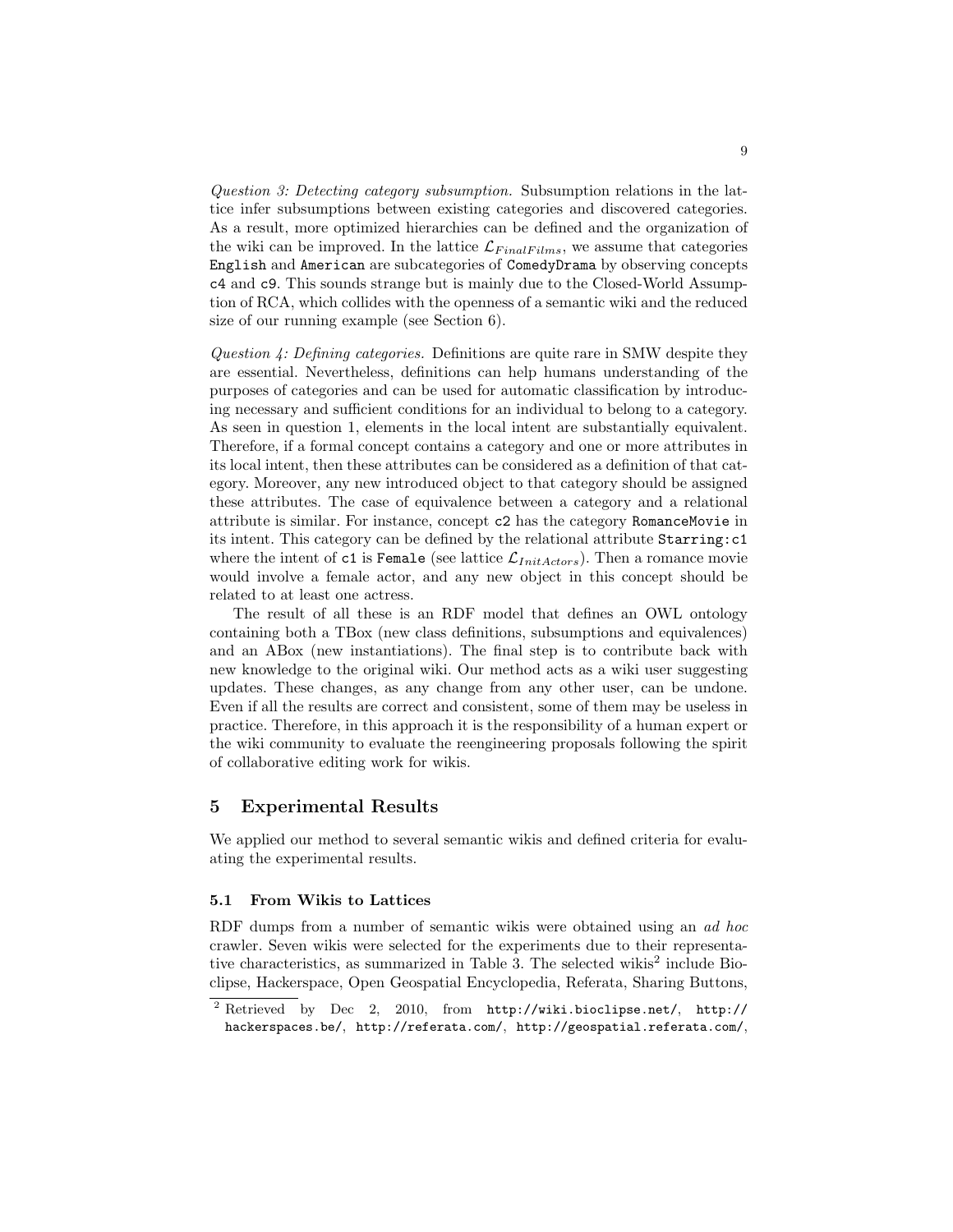| Semantic Wiki             |         |         |     |                 |         |    |    | AP CP UCP CAT SUBCAT DP OP CATSIZE DPS/CP OPS/CF |      |      |
|---------------------------|---------|---------|-----|-----------------|---------|----|----|--------------------------------------------------|------|------|
| <b>Bioclipse</b>          |         | 573 373 | 220 | 74 <sub>1</sub> |         | 3  | 17 | 4.49                                             | 0.12 | 0.73 |
| Hackerspace               |         | 821 564 | 312 | 11              |         | 0  | 14 | 26.00                                            | 0.00 | 2.56 |
| Open Geospatial 131   120 |         |         | 14  |                 |         | 0  | 8  | 26.50                                            | 0.00 | 4.97 |
| Referata                  | 316 155 |         | 121 | 13 <sup>1</sup> |         | 0  | 48 | 2.85                                             | 0.00 | 0.88 |
| Sharing Buttons 121       |         | 54      | 3   | $\overline{2}$  |         |    |    | 25.50                                            | 4.46 | 3.98 |
| <b>TLC</b>                |         | 371 331 | 23  | 38              | 14      | 25 | 9  | 10.16                                            | 3.56 | 0.89 |
| Virtual Skipper           |         | 820 226 | 43  | 109             | $106\,$ | 41 |    | 4.17                                             | 2.42 | 0.28 |

Table 3. Wiki characteristics in terms of the total number of pages (AP), the number of content pages (CP), the number of uncategorized content pages (UCP), the number of categories (CAT), the number of subsumptions (SUBCAT), the number of datatype attributes (DP), the number of relations (OP), the average cardinality of categories (CATSIZE), the average number of datatype attributes in content pages (DPS/CP) and the average number of relations in content pages (OPS/CF)

Toyota Land Cruiser (TLC) and Virtual Skipper (VSK). The characteristics obtained by querying the RDF dumps using SPARQL differ from the statistics contained in the Special:Statistics page. These divergences were caused by the slightly different definitions for "content page" and the incompleteness of the RDF exports of some wikis.

Some of these wikis have a dense categorization (e.g., VSK has 109 categories for 226 concepts content pages, then roughly a 2:1 ratio of content pages to categories), while others are subject to inexistent or lightweight category hierarchies (e.g., Hackerspace ratio is 50:1). Ideally, we would expect to categorize some of the uncategorized pages listed under the UCP column in the table. Unfortunately, this is hampered by the fact that almost all of these unclassified pages are also lacking attributes or relations with other pages (for instance, in the Bioclipse wiki, only one out of 220 has attributes). Therefore, FCA/RCA is unable to discover categories because of inadequate information.

All objects, wiki categories, datatype attributes and relations were obtained by using Jena<sup>3</sup> . A custom Java script transformed each RDF model into an RCF described in XML. All lattices were produced by the Java-based Galicia<sup>4</sup> platform and exported to XML documents.

#### 5.2 Results

Table 4 shows the topological characteristics of the lattices of all wikis. The number of formal concepts defines the size of the lattice. Apparently, this number is not always proportional to the size of the wiki. For instance, in spite of Bioclipse wiki being smaller than Hackerspace wiki in terms of pages, the lattice

http://www.sharingbuttons.org/, http://tlcwiki.com/ and http://vsk.wikia.

com/, respectively.

<sup>3</sup> http://jena.sourceforge.net/

<sup>4</sup> http://sourceforge.net/projects/galicia/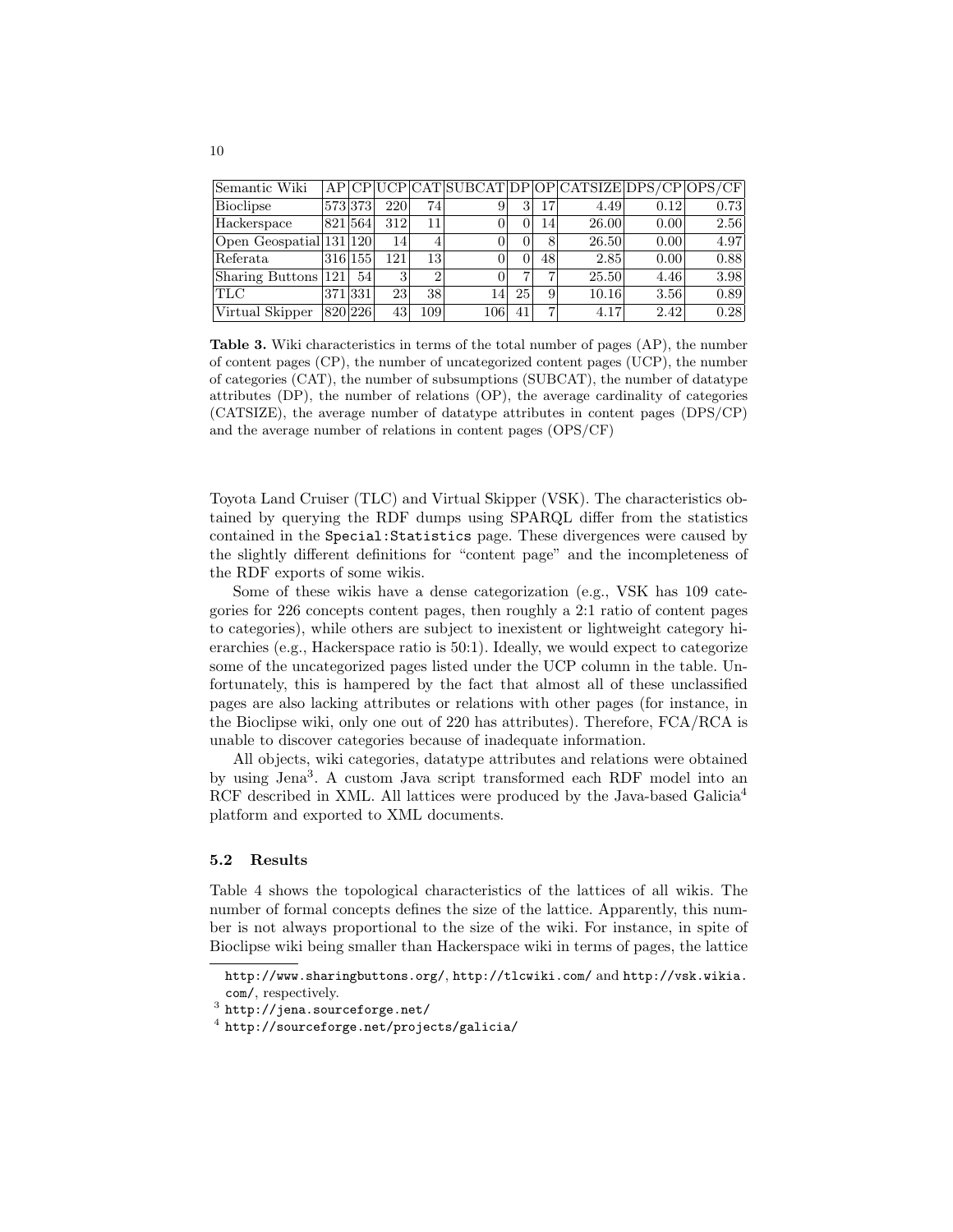| Semantic Wiki   |     |                 |    | Concepts Edges Depth Connectivity Width |       |
|-----------------|-----|-----------------|----|-----------------------------------------|-------|
| Bioclipse       | 170 | 319             | 8  | 1.88                                    | 21.25 |
| Hackerspace     | 21  | 34 <sup>1</sup> | 5  | 1.62                                    | 4.20  |
| Open Geospatial | 67  | 120             | 5  | 1.79                                    | 13.40 |
| Referata        | 24  | 139             | 4  | 1.63                                    | 6.00  |
| Sharing Buttons | 70  | 130             | 6  | 1.86                                    | 11.67 |
| $ {\rm TLC}$    | 520 | 1059            | 9  | 2.04                                    | 57.78 |
| Virtual Skipper | 148 | 294             | 12 | 1.99                                    | 12.33 |

Table 4. Characteristics of the computed lattices.

of Bioclipse has more concepts than Hackperspace one. In the lattice, each edge represents a subsumption relationship between concepts. Moreover, the *depth* of the lattice is defined by the longest path from the top concept down to the bottom concept, knowing that there are no cycles. The higher it is, the deeper the concept hierarchy is.

The connectivity of the lattice is defined as the average number of edges per concept. It is noteworthy that all lattices have a similar connectivity in a narrow range between 1.62 and 2.05. It seems that the characteristics of the wikis do not have a strong influence in the connectedness of the lattice. Finally, the last column gives the average number of concepts per level in the lattice. This value indicates the *width* of the lattice and it correlates to the size of the lattice. Consequently, the *shape* of a lattice is determined by both its depth and width.

Galicia produces XML files that represent the lattices as graphs, where concepts are labeled with their intent and extent. Using another custom Java application, we interpret these files and transform them into OWL/RDF graphs. Specifically, our application processes all concepts, and:

- generates owl:equivalentClass assertions for categories appearing as elements in the same intent of a concept,
- generates rdf:type assertions to express a membership of instances in the extent of a concept to the categories in the intent of the concept,
- generates rdfs:subClassOf assertions to subsumption relations between concepts,
- introduces new owl:Classes if the intent of a concept does not contain any category, and defines a new category by using the attributes in the intent.

After substracting the model given by FCA/RCA and removing trivial new categories, an RDF model is generated that contains concrete findings for reengineering the wiki. In Table 5 we report some metrics about the findings. It should be noticed that, in the case of VSK, the number of equivalences between originally existing categories (CAT-EQ) rises quickly due to the combinatorial effect and the symmetry of the equivalence (i.e.  $A \equiv B$  and  $B \equiv A$  count for two entries). Although some content pages are classified (CAT-CP), the lattice fails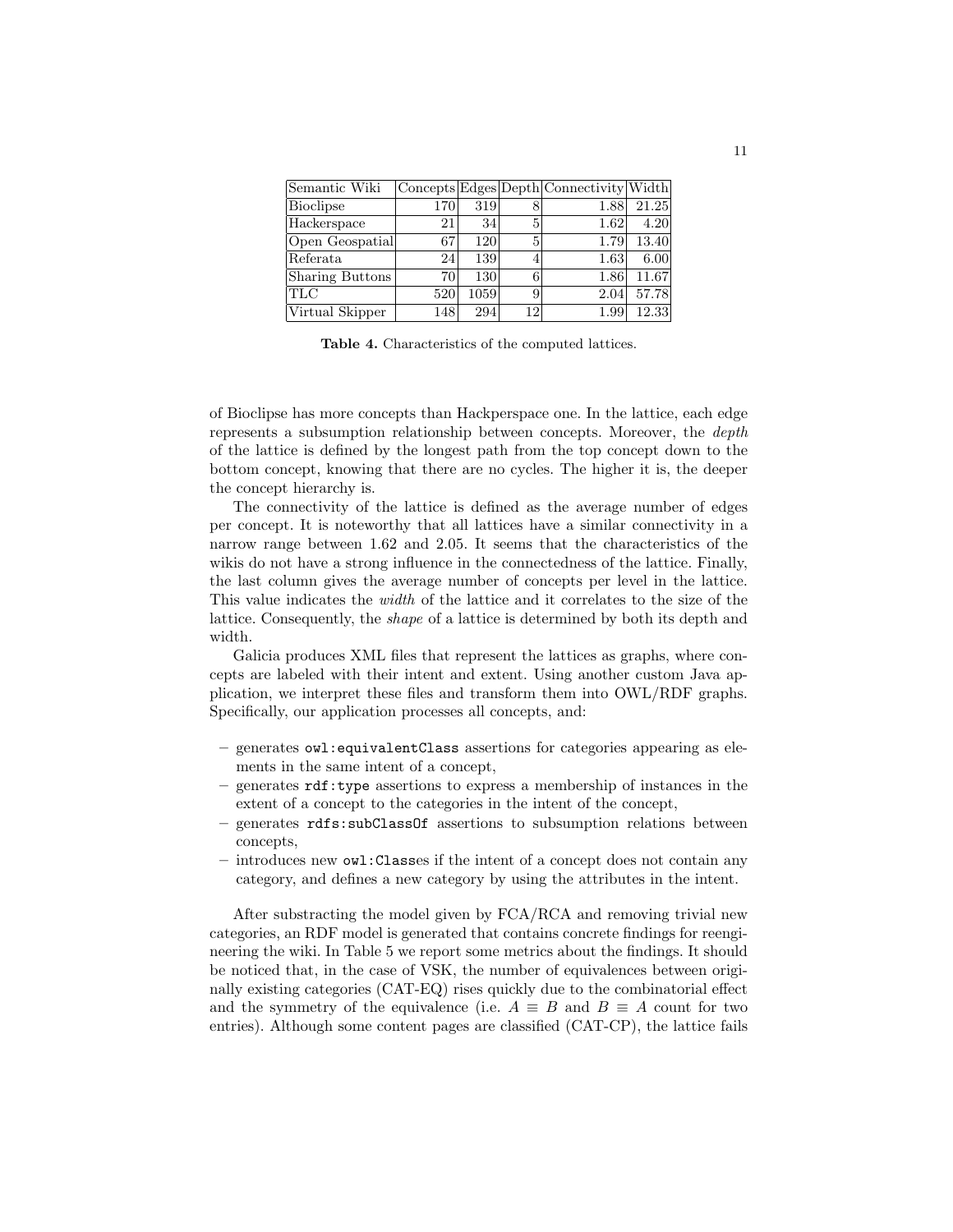| Semantic Wiki          |      |     |    | CAT-CP SUB-CAT' CAT-EQ NEW-CAT-NT |
|------------------------|------|-----|----|-----------------------------------|
| <b>Bioclipse</b>       | 781  | 194 |    | 73                                |
| Hackerspace            | 597  | 19  |    |                                   |
| Open Geospatial        | 85   | 29  |    | 25                                |
| Referata               | 20   | 19  |    |                                   |
| <b>Sharing Buttons</b> | 156  | 26  |    | 18                                |
| $ {\rm TLC}$           | 1521 | 375 |    | 191                               |
| Virtual Skipper        | 181  | 161 | 58 | 72 <sub>1</sub>                   |

Table 5. The result of analyzing the lattices in terms of the number of new proposed memberships of content pages to categories (CAT-CP), the number of proposed sub-categorizations (SUB-CAT'), the number of category equivalences between originally existing categories (CAT-EQ) and the number of proposed non-trivial categories (NEW-CAT-NT)

to classify originally uncategorized pages. The prime reason is that these pages often lack any attribute that can be used to derive a categorization.

Figure 5 compares the category size histogram before and after the reengineering of VSK wiki. The shaded area amounts for the number of new discovered categories. The histogram clearly shows that most of the discovered categories are *small* in terms of their sizes.

The number of discovered subsumption relationships (SUB-CAT') seems to be more related to the number of discovered new categories than to the number of pre-existing ones. This indicates that in general the new categories are refinements of other ones; in other words, they have a "place" in the hierarchy.

Two of the studied wikis (Hackerspace and Referata) lead to only a few new categories. By looking into these two wikis, we found that they are already well organized and therefore provide less opportunities for reengineering, combined with the fact that these wikis do not use datatype properties.

Finally, we provide some of the generated findings to illustrate the kind of knowledge that can be obtained. For instance, in TLC wiki, the category Has specialty-is-Service+garage is among the 191 proposed ones (the name is automatically generated and probably is not optimal). This new category is defined in the resulting OWL model with the Description Logic (DL) formula: Vendor⊓∃has specialty.{Service garage}. Semantically, it can be interpreted as a subcategory of Vendor which aggregates those that have this precise specialty (actually, 89 out of 109 vendors).

Subsumption relations are also discovered among pre-existing categories. For instance, in the Bioclipse wiki, a rearrangement of categories into a hierarchy is proposed, with subsumptions such as Repositories maintained by Stefan Kuhn ⊑ Repository. For some reason, this obvious subsumption link was not introduced by the wiki editors, and can be reconstructed afterwards by our method.

The discovered category equivalences and new restrictions based on attributes lead to definitions for the existing categories. Consider the discovered equiv-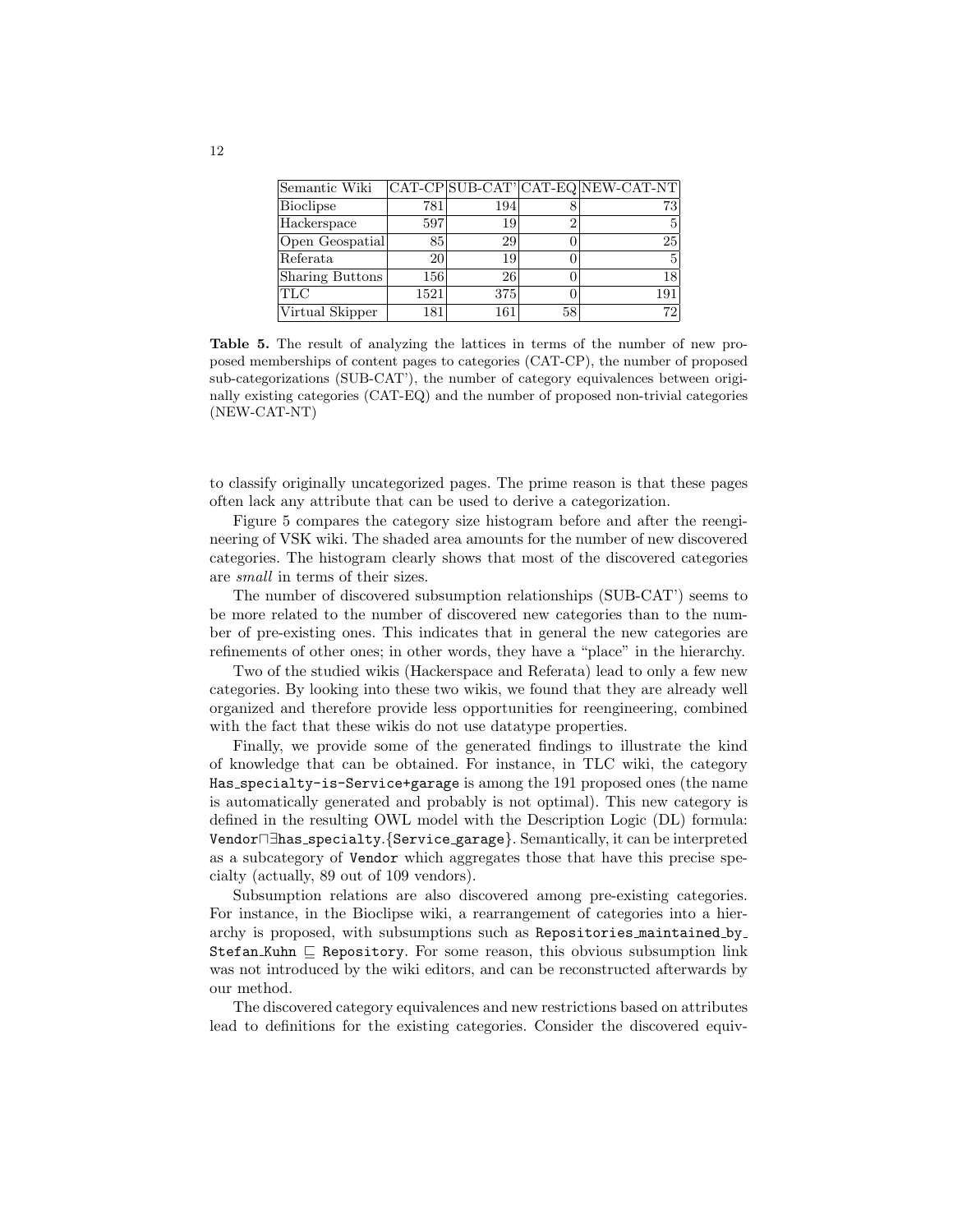

Fig. 5. Category size histogram of VSK wiki before and after FCA/RCA. Shaded area represents new proposed categories.

alence regarding TLC wiki: Diesel Engines  $\equiv \exists$ fuel.{diesel}. In the original wiki, only Diesel Engines ⊑ Engine is present. Therefore, the combination of both formulae provides a precise definition of the existing category, i.e. Diesel Engines ≡ Engine ⊓ ∃fuel.{diesel}.

#### 6 Discussion

The experimental results show that our proposed method conduces to reengineering proposals that can go beyond what is obtained by DL-reasoning and querying on the original wiki. It is noteworthy to say that we do not compute the closure of our resulting model, which would produce an enlargement of the values in Table 5 but with little practical effect on the quality of the feedback provided to the wiki.

The method is suitable for any semantic wiki regardless of its topic or language. However, the computations are not linear with the size of the wiki (in terms of the number of pages). Precisely, the maximum size of the lattice is  $2^{min(|G|,|M|)}$  with respect to FCA and  $2^{min(|G|,2*|G|)}$  with respect to RCA. Therefore, processing large wikis can be a computational challenge.

FCA/RCA operates under the Closed-World Assumption (CWA), which diverges from the Open-World Assumption (OWA) of OWL reasoning. More importantly, CWA collides with the open nature of wikis. As a consequence, some of the results are counter-intuitive when they are translated back to the wiki, as it was exemplified in the previous section. However, the results are always consistent with the current data in the wiki, and the method can be repeated over time if the wiki changes. Recall that the process is "semi-automatic" and that an analysis is required.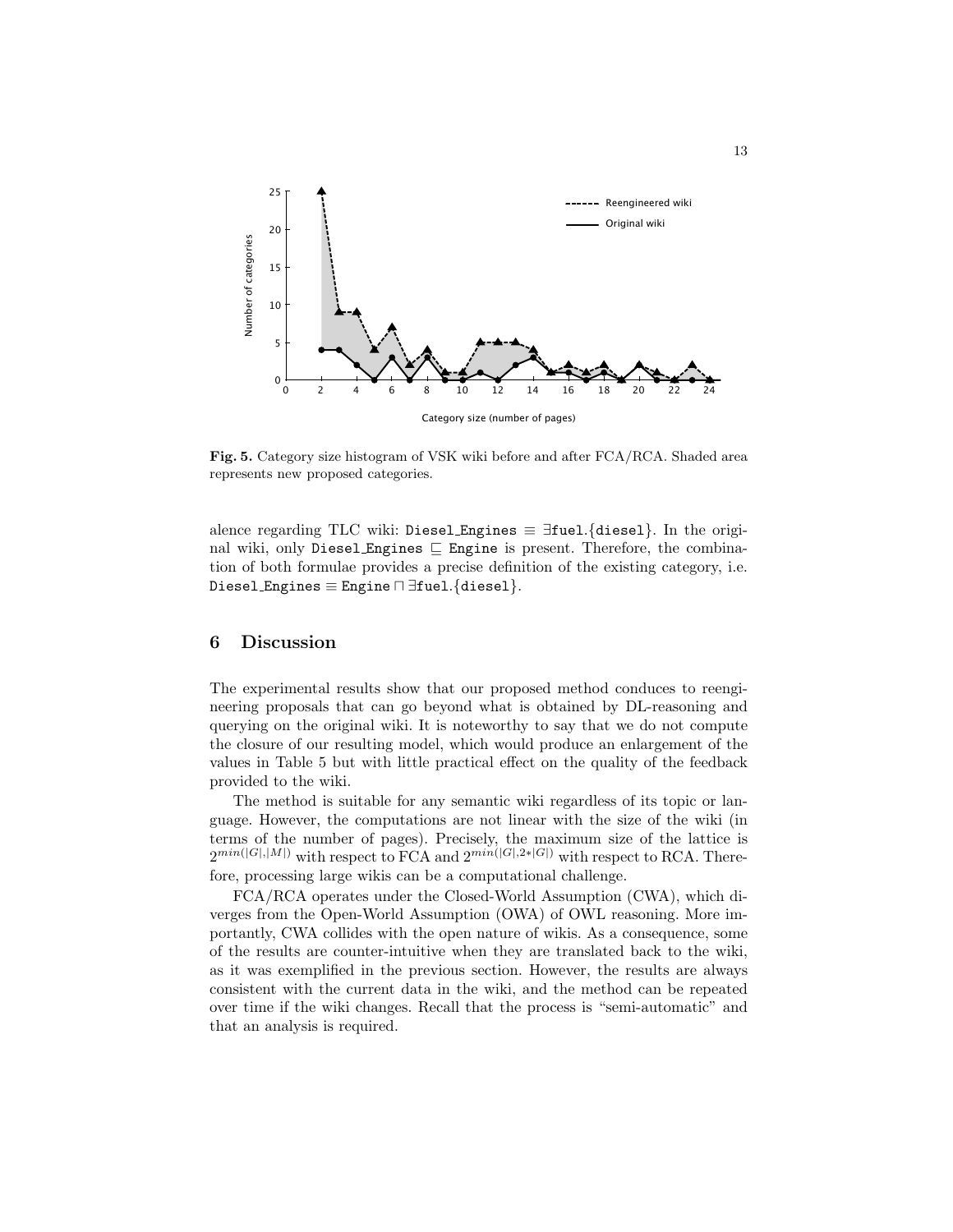A feedback analysis remains to be done. An approach for such an analysis is to provide results to human experts (e.g., wiki editors), who may evaluate the quality of the results based on their knowledge and experience. The quality can be measured in terms of correctness and usefulness. The latter will produce a subjective indication of the "insights" of the results, i.e., how much they go beyond the "trivial" and "irrelevant" proposals for reengineering.

### 7 Related Works and Conclusion

Krötzsch and co-authors [6] underlined that semantic wikis manage to disseminate semantic technologies among a broad audience and many of the emerging semantic wikis resemble small semantic webs. The knowledge model of a semantic wiki often corresponds to a small fragment of OWL-DL, but this fragment differs from one wiki to another as illustrated with SMW and IkeWiki [11]. Some extensions of SMW (like Halo Extension<sup>5</sup>) enable to introduce the domain and the range of a relation that are needed by FCA/RCA in order to abstract properties and relations between objects at the category level.

There exist several attempts to combine DL-based knowledge representation and FCA. One of the main works is the thesis of B. Sertkaya (see an overview in [12]). The objective is to use FCA for building a conceptualization of the world that could be encoded in an expressive DL. An "extended bottom-up approach" (computing Least Common Subsumers, Good Common Subsumers) is proposed for a bottom-up construction of a knowledge base, even including an existing knowledge base. However, SMW does not provide either disjunction or negation. Furthermore, concept lattices are mapped to the so called  $\mathcal{FL}$  description logic in [10]. Then, the FCA/RCA combination provides substantial capabilities for working with wikis.

Among several domains of experiment, reengineering or refactoring UML models [4] is quite similar to the purpose of the present paper, i.e. wiki reengineering. The goal was to build abstractions in UML models.

Chernov et al. [2] defined a method for introducing semantics in "non-semantic" wikis. They attempt to define relations between categories looking at links between individuals. The method is essentially based on statistics: observing the number of links between pages in categories and computing Connectivity Ratio in order to suggest semantic connections between categories. Although there is no measure involved in the their approach, we are currently working at using numerical measures to deal with noise or omissions in the data.

Contrasting the previous work, the approach presented in [1] uses FCA on the semantic information embedded in wikis, however, authors did not distinguish attributes, relations and categories. In the present work, we go beyond by distinguishing semantical elements, in particular, datatype attributes, relations and categories, and we complete the work of FCA with the work of RCA on relations, giving better results on the reengineering of wikis.

<sup>5</sup> The Halo Project: http://semanticweb.org/wiki/Project\_Halo